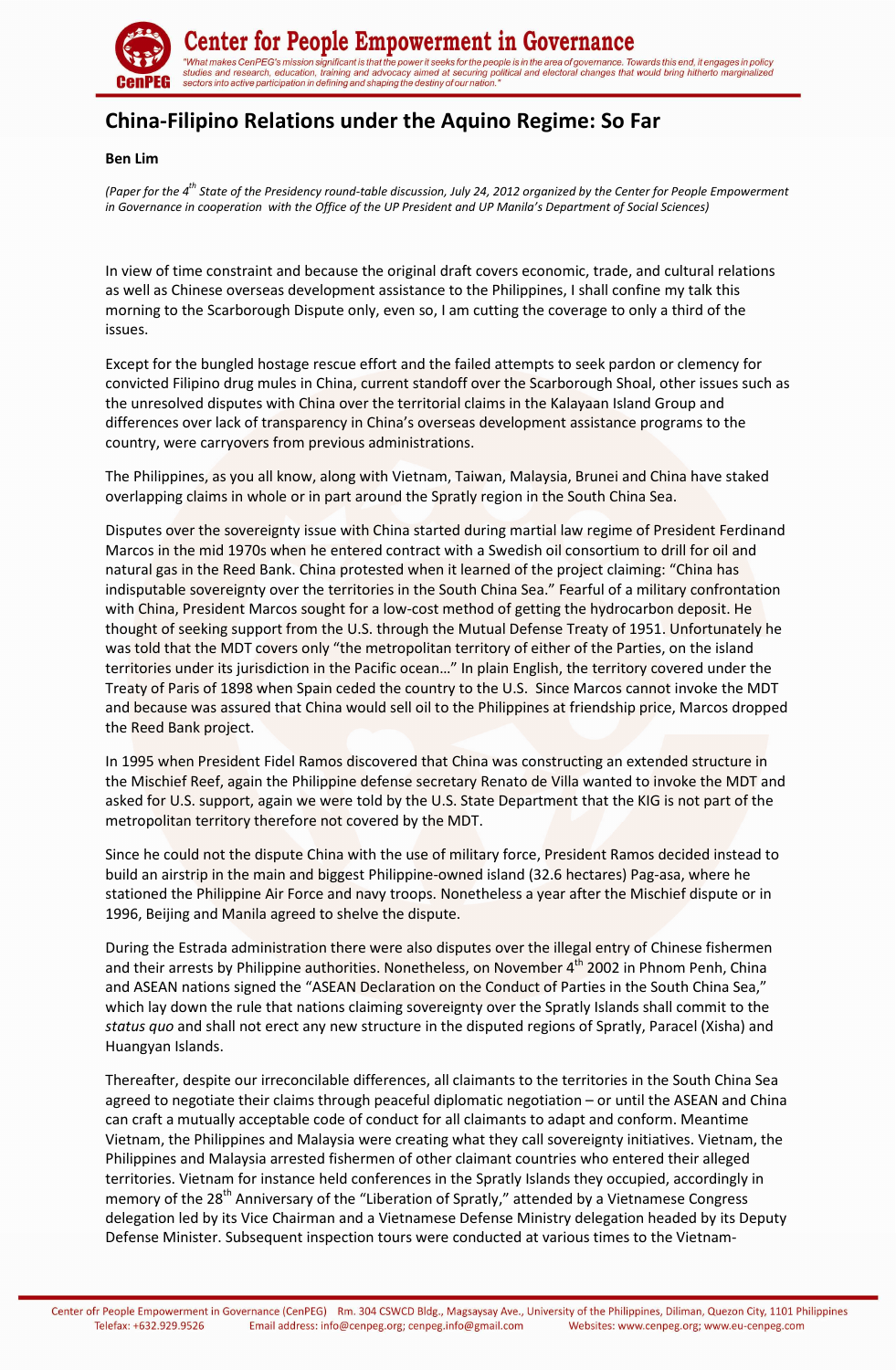

enter for People Empowerment in Governance "What makes CenPEG's mission significant is that the power it seeks for the people is in the area of governance. Towards this end, it engages in policy<br>studies and research, education, training and advocacy aimed at securi

occupied islands and reefs in the South China Sea. The Vietnamese Foreign Ministry issued a "sovereignty" declaration on the issue of the Chinese ban on fishing in the South China Sea, claiming that Vietnam had undisputed "sovereignty" rights over Paracel and Spratly.

The Philippines during this period came out with the "Kalayaan Immigration Project." The Philippines also held activities on Pag-asa Island of the South China Sea commemorating "the 25<sup>th</sup> Anniversary of the Founding of Kalayaan City," to which the Philippine Navy brought local government officials aboard its warships.

Similarly Malaysia held a series of entertainment and competition activities in the name of "Labuan International Maritime Challenges" near the waters of Danwan Reef, and had granted permission, for the first time, to 27 fishing boats and a cruiser to conduct tourist and leisure businesses around Yuya Shoal.

Vietnam, the Philippines and Malaysia also expelled Chinese fishing boats and squeezing into the space claimed by China in order to boost their "sovereignty" initiative campaign. The Filipino Navy also boarded and inspected Chinese fishing boats more than 50 times, arresting and detaining more than 10 Chinese fishermen. The Malaysian Navy expelled more than 50 Chinese fishing boats from Spratly.

At the same time, world powers such as the U.S., Japan and India have increased their military presence in the South China Sea regions, pushing the issue towards a more complicated and internationalized level. America claims that it is now the Pacific power and U.S. President Barrack Obama awarded himself the title: the "First Pacific President." Moreover US Secretary of State Hillary Clinton fuelled tensions by declaring that the US would be obliged to come to the aid of its ASEAN allies, in the event of any conflict. Even Australia lately, in view of the turn over of its Darwin military base to the U.S. is passing itself off as one of the leading military powers of the region. It now claims ownership of the Timor Sea. It wants to sign a visiting forces agreement with us. ( To some wags, presumably so they can train our troops to fight terrorist Kangaroos).

All these activities plus the entry of the big powers into the South China Sea have led the Chinese to build a strong blue water navy to neutralize these aggressive moves. Instead of strengthening their claims on the Spratlys, the Chinese on their part concentrated on the modernization of their economy, defense, agriculture and education, particularly science and technology.

In view of these events and the provocative articles written by American defense experts on how to go to war against China, the Chinese today are in possession of some of the most advanced types of submarines, patrol vessels, anti-ship missiles, fighter planes, and spy satellites that can cover a large swath of the South China Sea 24/7.

China made clear that the South China Seas territorial issue should be resolved among the claimants themselves. Chinese foreign policy since early 2010 has also proved assertive of Chinese core interests, especially on regional issues where the Philippines sought to regain or continue or advance Philippine claims to the KIG.

Despite these developments, tensions in the South China Sea were minimal, in fact, during the Arroyo years, the Philippines, China and Vietnam signed an agreement to jointly survey the waters of the contested areas for hydrocarbon deposits and other resources, until American commentators in the *Far Eastern Economic Review* charged that President Arroyo had betrayed the other ASEAN claimants when the Philippines and Vietnam signed an agreement to jointly survey the contested waters for hydrocarbon deposits. Arroyo was specifically charged with signing the agreement in return for several Overseas Development Assistance projects from China. After lengthy senate investigations, the survey agreement was cancelled during the last year of Arroyo administration along with many of the Overseas Development Assistance projects from China.

The current confrontational dispute over the Scarborough Shoal between China and the Philippines has been resurrected, when accordingly the Philippine military discovered 8 Chinese vessels fishing in the Scarborough Shoal. Under the previous protocol "ASEAN Declaration on the Conduct of Parties in the South China Sea," the Philippine would ask the Chinese vessels to leave the areas and file a formal protest against the presence of Chinese fishing vessels in the Scarborough Shoal and settle the issue through peaceful diplomatic negotiation while waiting for an agreed Code of Conduct to guide the claimants in the settlement of disputes over contested territories.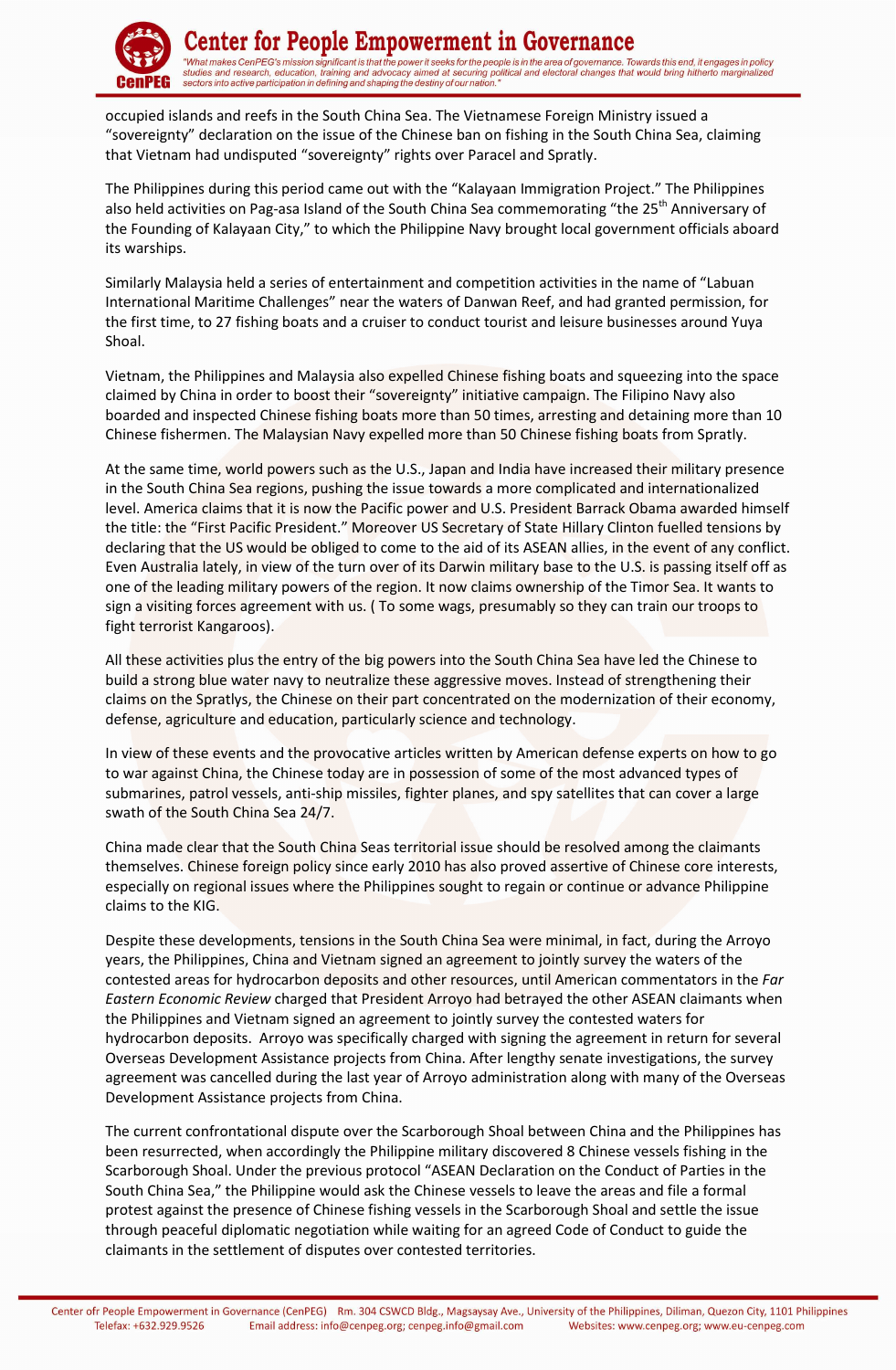

<u>.</u>

This time however, the Philippines took a hard-edged stance when the soldiers in the newly acquired Gregorio del Pilar warship fired warning shots, boarded the Chinese vessels, confiscated the catch and attempted to arrest the Chinese fishermen. Unluckily for our soldiers, two Chinese patrol vessels came in time to prevent the arrest and the Chinese fishermen even took back their confiscated catch. Ironically, despite a show of flags, the standoff remains to this day as Chinese vessels refused to leave the area.

Many observers have been surprised by the hardline stanch of the Philippines for at the start of the PNoy administration, he extended a friendly gesture to China when he instructed our ambassador to EU not to attend the Nobel Peace Prize award ceremony for the Chinese dissident Liu Xiaobo.

Some analysts claimed that hardline stanch started when the country and China sparred over the Philippine government's mishandling of the hostage crisis, China's refusal to grant PNoy's request to stay the execution of two Filipino drug mules, PNoy's postponement of his state visit to China, the dispute over rights to exploit the energy resources in Recto (Reed) Bank which both countries claim ownership, PNoy's attempt to internationalize the issue by "embracing" America's offer to be the region's chief arbiter, and finally the purchase of the decommissioned American Hamilton Cutter to patrol and check Chinese presence in the contested territories.

Others argued that the Philippine leadership had gained confidence and resolution from President Obama's announcement that America's has shifted its center of gravity from the Middle East and the Europe to Asia-Pacific region and from State Secretary Hilary Clinton's assurance during the 2010 ASEAN Summit in Vietnam that America's pivot will include America's honoring its commitment to its allies in Southeast Asia – especially in the claims of the weaker states against China on the territories in the South China Sea. According to the *New York Times* report on July 23, 2010: "Offering to Aid Talks, U.S. Challenges China on Disputed Islands."<sup>1</sup> Then it went on to report: "Opening a new source of potential friction with China, the Obama administration said Friday that it would step into a tangled dispute between China and its smaller Asian neighbors over a string of strategically significant islands in the South China Sea…"

Although Secretary of State Hilary Clinton in her speech at the Asian regional security meeting in Vietnam stressed that the United States remained neutral on which regional countries had stronger territorial claims to the islands she nonetheless emphasized "that the United States had an interest in preserving free shipping in the area and that it would be willing to facilitate multilateral talks on the issue..." To many American defense analysts this shows clearly that "Washington is trying to win over ASEAN in preparation for an alternate architectural proposal for 2011."

Some analysts believed that PNoy has been emboldened by these announcements aside from the earlier strong assurances of Ambassador Harry Tomas that America would come to the rescue of the Philippines in the event of an armed attack against the country. Some commentators deduced that on the basis of these statements the Philippines made automatic strategic pivot in its foreign policy to involve America in its dispute with China over the Scarborough Shoal. Some American analysts claim that the Philippines and Vietnam were trying to get a free ride from Secretary Clinton's announcement.

Secretary Albert del Rosario confirmed this observation when he made clear that the United States remains the country's "sole" strategic partner. It seems the PNoy administration believed that by letting China know that the country is treating it as a lesser power than the US, and letting the Chinese understand that we have strong bilateral ties with the US as we signed a Mutual Defense Treaty, and in the event of serious disputes or an armed confrontation, America would come to the defense of the Philippines, China may back off from the confrontation.

Others contended that we cannot discount the American factor in the dispute in view of Ambassador Harry Tomas and Secretary Clinton's earlier declarations about America's coming to our rescue in case of armed attack, have reinforced our faith in America's devotion and dependability. Moreover Senate President Juan Ponce Enrile's statement during the Senate hearing on the Scarborough dispute, that the Chinese will not dare attack the Philippines because of our Mutual Defense Treaty with the United States has given our political leaders the resolve to press very hard for our claims in the South China Sea.

<sup>&</sup>lt;sup>1</sup> Mark Lander, "Offering to Aid Talks, U.S. Challenges China on Disputed Islands," The New York Times, July 23, 2010.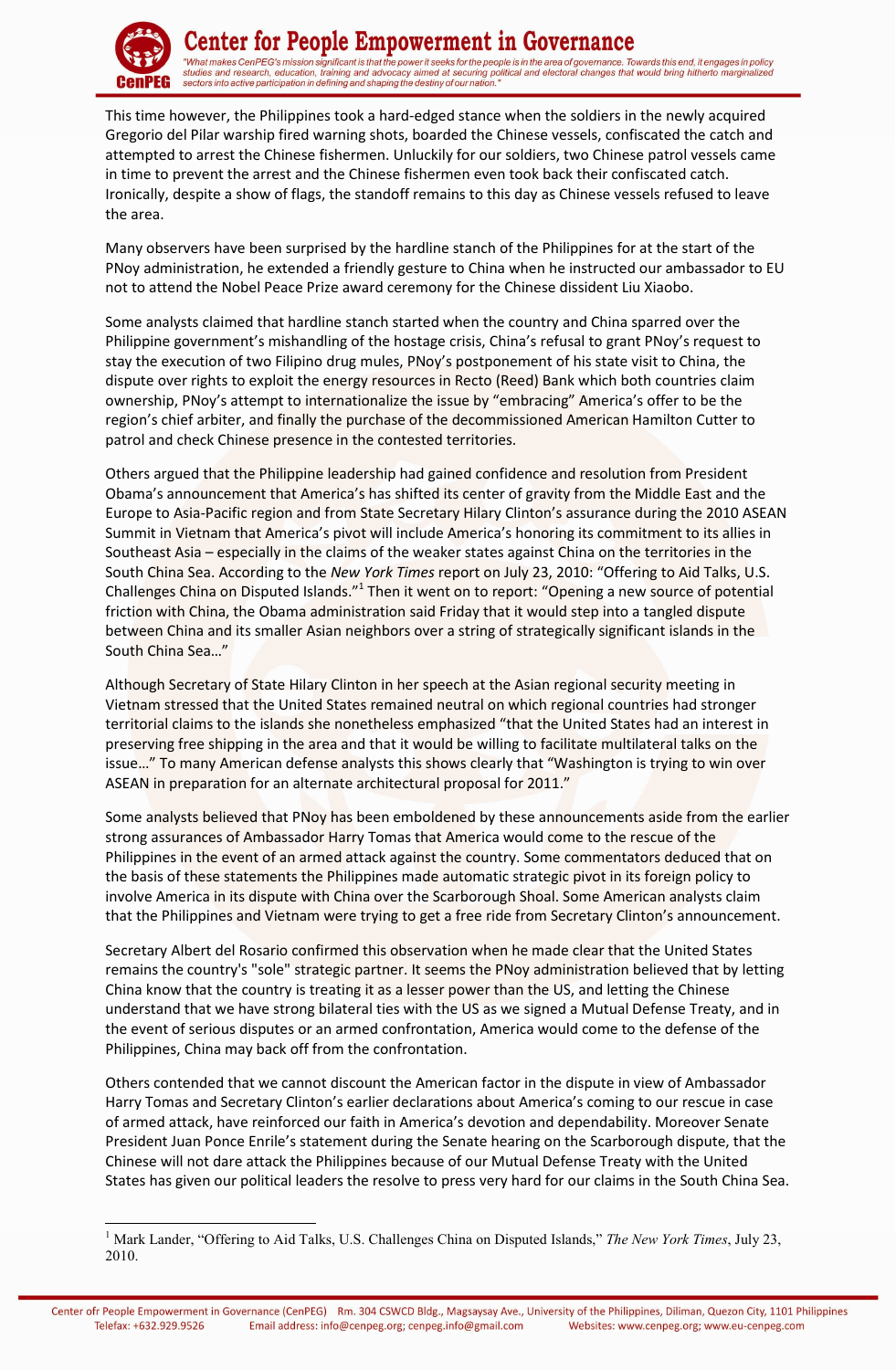

## enter for People Empowerment in Governance

"What makes CenPEG's mission significant is that the power it seeks for the people is in the area of governance. Towards this end, it engages in policy<br>studies and research, education, training and advocacy aimed at securi

The move to draw in the U.S. as an arbiter and a Philippine supporter in the Spratlys conflict, for most observers, represents PNoy's innovation in our South China Sea territorial conflict. He has announced that he embraces America's pivot to the Asia-Pacific region. In fact he even supported the U.S. move to make ASEAN support unconditionally its member claimants against China. Unfortunately Secretary del Rosario, despite the presence of US State Secretary, Japanese, South Korean, Australian, and other top foreign ministers of Asia have failed to get a resolution of support from the ASEAN ministerial summit at Cambodia last week.

Ironically during the 61 years of the MDT's existence, the Philippines never invoked the MDT. Once when President Marcos during the martial law years tried and asked for spare parts for the broken vehicles America supplied us during our campaign against the Moro National Liberation Front in Mindanao, Marcos was told suddenly that America was neutral because we were fighting a civil war. America did not want to incur the ire of the OPEC for fear that OPEC might raise the price of oil in the world market.

Under the MDT it was the U.S. that had asked us to fight in Korea, Vietnam, Afghanistan, and Iraq. Decision-making on security matters has never been mutual. It has always been the case that America that decides on which course of action to take.

And now since Secretary Clinton has announced America will not take sides in our dispute with China over the Scarborough Shoal, it seems clear that our leadership has over exaggerated or expected too much from our special friendship with America; and thus our earlier belief in America's willingness to sacrifice its own national interest in favor of Philippine national interests. Filipino faith in America is intuitive and visceral or what some psychologists refer to as "irrational faith," or the outcome of cultural assimilation, a kind of belief that passes through the generations than an openly proclaimed national dogma.

But irrational faith does not preclude wisdom or intellectual depth or penetrating strategy, which is needed in the pursuit of any kind of policy objectives for our Republic.

We ignored the fact that America has its own interests to pursue and protect in its relations with the PRC, and no doubt, the U.S. interests cannot give way to our desire that it goes to war against China so we can keep Scarborough Shoal or the KIG. With this realization the PNoy government has unprecedented opportunities and incentives to reassess Philippine security and economic commitments with the U.S., China and the rest of the world.. What has been aptly termed China's rise has profound implications for the economy and security system. Reliance on American paternalism or security umbrella entails excessive risk and costs to our people. It is prime example of what psychologists call irrational.

Indeed Peter Symonds, a very sharp Western analyst of American foreign policy objectives in Asia, had predicted even before the start of the July 12 ASEAN ministerial summit at Cambodia, that it would be "dominated by tensions deliberately stirred by the Obama administration as part of its concerted drive to undermine China's political and strategic influence throughout the region." He added that the US "is cynically exploiting the banner of 'democracy' to consolidate support for its diplomatic push against China. That was on display in Vietnam, where Clinton only perfunctorily raised the issue of 'human rights,' when before Vietnam's agreement to let the U.S. dock its warships at Cam Ranh Bay, Vietnam had been the second largest recipients of American attack on violation of human rights next to China." He also warned that "ASEAN has to be particularly cautious about being trapped by the economic and military consequences brought about by the actions of individual member states and in support of America's agenda in Asia."

Given these developments there is need for the Aquino administration, at a time when the political, economic, and military balances have been shifting dramatically, to rethink the tenets of Philippine domestic and foreign policy objectives.

One important first step will be to align Philippine foreign policy with the new realities in world political and economic developments and get out of policy dead ends as quickly as possible.

Among other things we either abrogate or amend the MDT to prevent the U.S. from evading the spirit of the treaty, which is mutual defense and not defense of America's national interests only.